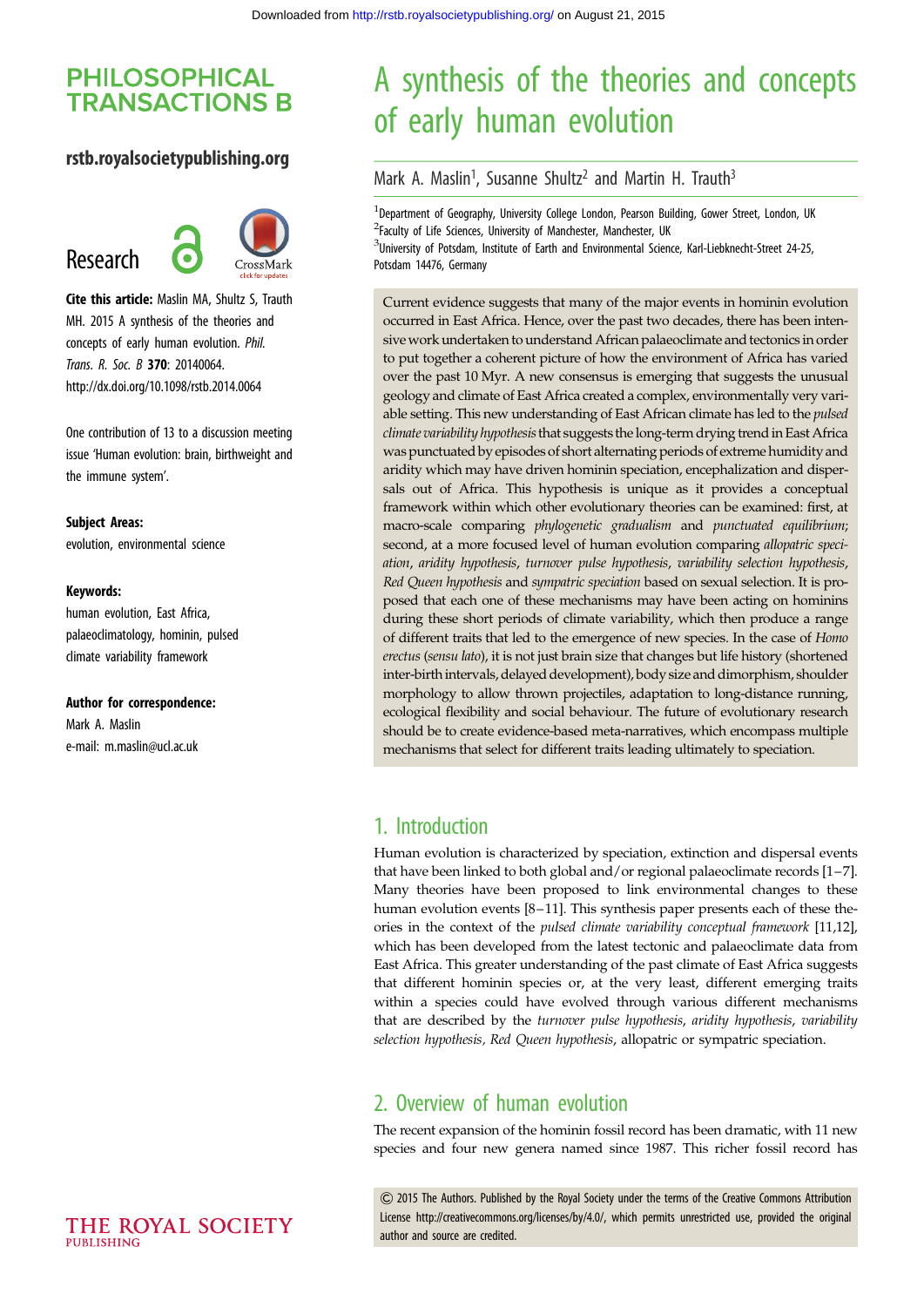$\sqrt{2}$ 

provided two major improvements. First, this has led to a much greater understanding of the range of variation in the hominin phenotype, including in 'real' biological populations with evidence from Atapuerca, Dmanisi and Hadar. Second, extensive use of new dating techniques has provided chronological precision to link those phenotypes to the environments in which they evolved. However, the fossil record is still very limited with many gaps [\(figure 1\)](#page-2-0); the most significant for this study is the lack of cranial capacity data between 2 and 2.5 Ma [[7](#page-9-0)]. There is also considerable discussion about defining the new species and genera [\[13,14](#page-9-0)], which has an influence on understanding changes in overall hominin diversity. However, conflating or expanding the defined species has little overall influence on the diversity pattern, the pattern of species first appearance dates suggests contemporary speciation events [\[11\]](#page-9-0). First appearance dates are dependent on taphonomy and sampling biases; however, the consistency of hominin first appearance dates (FAD) in East Africa supports this region as the primary location of speciation events. The other key debate is where all the new hominin species evolved. The fossil record at the moment suggests that the majority of the new species evolved in East Africa and then dispersed outwards. This is supported by the current brain capacity evidence, which suggests brain expansion occurs first in East Africa and only appears elsewhere once there has been a dispersal event [[15\]](#page-9-0). However, it should be noted that other authors suggest the possibility of South Africa, European and Asian origins for hominin speciation (e.g. [\[16,17\]](#page-9-0)).

The fossil record suggests four main stages in hominin evolution: (i) the appearance of the earliest (proto) hominins attributed to the genera Sahelanthropus, Orrorin and Ardipithecus between 4 and 7 Ma, (ii) the appearance of the Australopithecus genus around 4 Ma and the appearance of the robust Paranthropus genus around 2.7 Ma, (iii) the appearance of the genus Homo around the Plio-Pleistocene boundary between 1.8 and 2.5 Ma, and (iv) the appearance of H. heidelbergensis at 800 ka and anatomically modern humans around 200 ka. The taxonomic classification of many specimens, as well as their role in the evolution of modern humans, is continually discussed (e.g. [\[13,14\]](#page-9-0)). What is not disputed is that, apart from Sahelanthropus remains from Chad, all the earliest specimens for each of the main genera were found in the East African Rift System [[18](#page-9-0)].

The earliest disputed hominin is Sahelanthropus tchadensis, dated to approximately 7 Ma [\[19](#page-9-0)]. The remains are limited to cranial fragments that suggest a mosaic of hominin and nonhominin features and a brain size equivalent to modern chimpanzees [\[20\]](#page-9-0). The lack of post-cranial remains makes it extremely difficult to reconstruct its lifestyle and whether it was bipedal or whether it was truly a hominin. The next putative hominin is Orrorin tungenesis from Western Kenyan deposits aged around 6 Ma [[21](#page-9-0)], but its taxonomic position, lifestyle and locomotion are all disputed owing to the fragmentary nature of the specimens. Both Sahelanthropus and Orrorin have been suggested to be members of a clade that includes Ardipithecus [\[20](#page-9-0)]. The oldest member of the Ardipithecus genus is A. kadabba, whose fossil evidence consists only of fragmentary teeth and skeletal remains dated to approximately 5.5 Ma [[22](#page-9-0)]. A much more extensive fossil record exists for the second member of the genus, A. ramidus. Ardipithecus had brain and body sizes roughly equivalent to modern chimpanzees, their teeth indicate a highly omnivorous diet and their post-crania suggest a lifestyle of arboreality coupled with primitive bipedality [\[23\]](#page-9-0). The fauna and vegetation associated with the A. ramidus

specimens in the Awash Valley, Ethiopia, dating to around 4.4 Ma suggest woodland– forest matrix habitats, associated with significant rainfall and water availability [\[23](#page-9-0)–[25\]](#page-9-0). This appearance of bipedality in closed woodland environments undermines theories of bipedality evolving exclusively as an adaptation to open habitats.

The first members of the Australopithecus genus, attributed to A. anamensis, appeared around 4 Ma [\[26](#page-9-0)]. These individuals show strong evidence of bipedality combined with primitive cranial features. They are followed by A. afarensis, which is very well known from the fossil record and includes the remarkably complete 'Lucy' specimen. Afarensis still retains a small brain size, yet the post-cranial morphology is more similar to modern humans than to apes and suggests a lifestyle strongly adapted to long-distance walking [\[27](#page-9-0)]. Australopithecus africanus, the first hominin found in South Africa, is similar to A. afarensis but with more ape-like limb proportions yet less primitive teeth [[28](#page-9-0)]. The longer femur in A. afarensis as compared with A. africanus suggests longer strides and a more efficient walking style [[28](#page-9-0)]. The final gracile australopith is A. garhi, associated with 2.5 Ma old deposits in the Awash Valley [\[29\]](#page-9-0). In a separate development, a group of hominins with robust dentition and jaw muscles appeared around 2.5 Ma. These hominins, generally attributed to the Paranthropus genus, include the East African P. aethiopicus (2.5 Ma) and P. boisei (2.3–1.2 Ma), and the Southern African P. robustus (1.8–1.2 Ma). These species have been attributed to more open habitats [[25](#page-9-0)], though the evidence to support this inference has been questioned [[30](#page-9-0)].

The earliest fossil evidence of Homo comes from 1.8 to 1.9 Myr old deposits in the East African Rift Valley. H. habilis had a gracile morphology similar to the australopithecines [\[18\]](#page-9-0), and a brain size only slightly larger, leading to some arguing it should not be classified as Homo [\[31\]](#page-9-0). H. habilis was then followed by the appearance of H. erectus sensu lato, which is associated with sweeping changes in brain size, life history, and body size and shape. Post-cranially, H. erectus is very similar to anatomically modern humans. Inferences from fossil demography are that development slowed down, coupled with decreased interbirth intervals. The final stages in the evolution of modern humans were the appearance of H. heidelbergensis around 800 ka and anatomically modern humans around 200 ka.

Arguably, the most important episode in hominin evolution occurred in East Africa around 1.8–1.9 Ma when hominin diversity reached its highest level with the appearance of the robust Paranthropus species, as well as the first specimens attributed to genus Homo (sensu stricto). In addition to speciation, a second major process that began during this period was the episodic migration of hominins out of the Rift Valley and into Eurasia. This period also witnessed the most dramatic increases in hominin brain size; early representatives of the H. erectus sensu lato (H. erectus and H. ergaster) in Africa had a brain that was more than 80% larger than the gracile australopithecine A. afarensis and approximately 40% larger than Homo (Australopithecus) habilis ([figure 1](#page-2-0)). By contrast, from the appearance of the early australopithecines until the appearance of the first member of the genus Homo, there was remarkably little change in hominin brain size.

The emergence of the H. erectus sensu lato in East Africa represents a fundamental turning point in hominin evolution. The dramatic increase in brain size was also accompanied by changes in life history (shortened inter-birth intervals, delayed development), pelvic morphology (see [[32,33\]](#page-9-0) in this issue), body size and dimorphism, shoulder morphology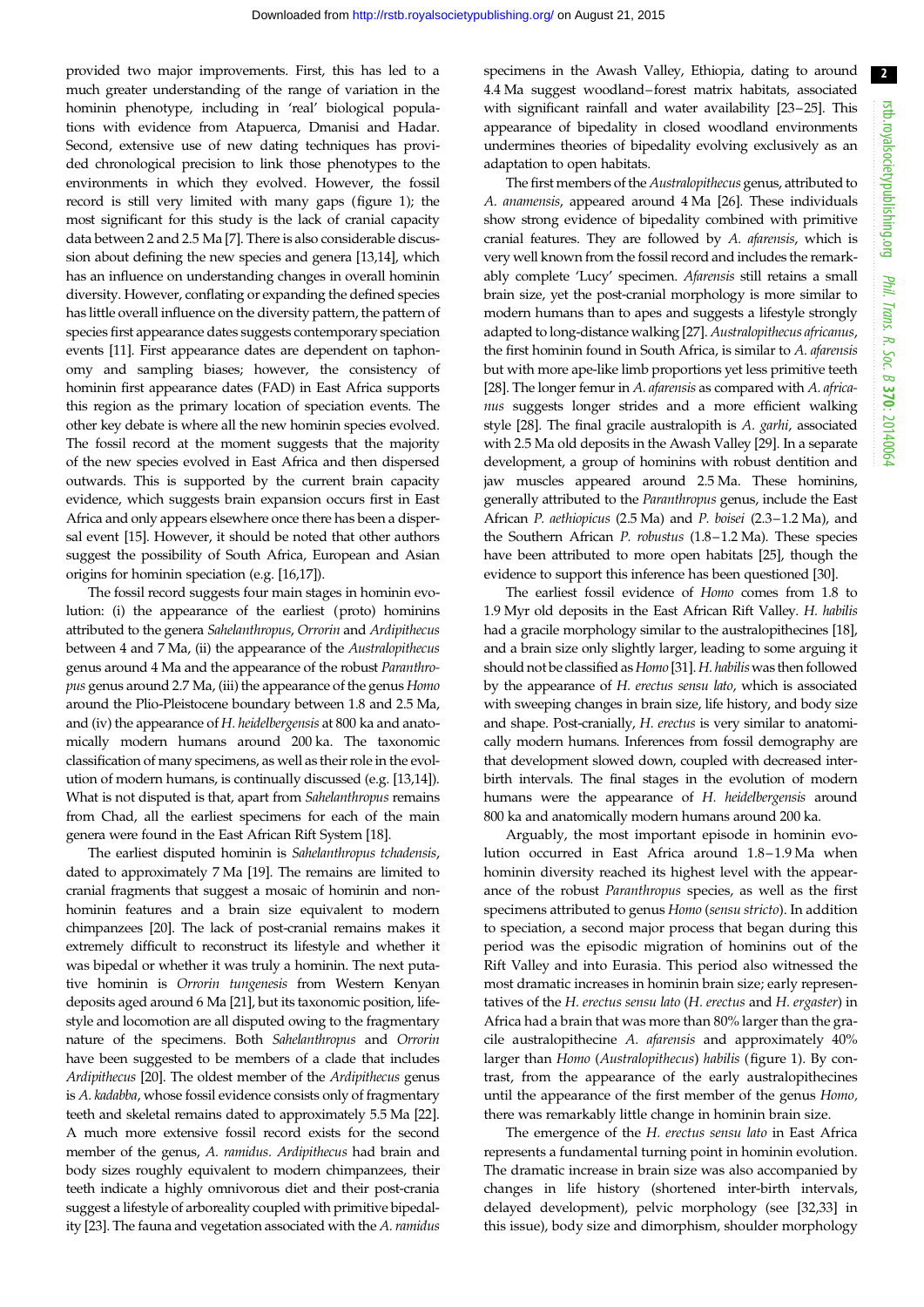#### Downloaded from<http://rstb.royalsocietypublishing.org/>on August 21, 2015

<span id="page-2-0"></span>

Figure 1. (a) The East African Rift Valley lake variability shown as the number of basins containing deep or shallow lakes. Lake basin occupation was calculated by collating the published geological evidence for the appearance of either deep ephemeral or shallow alkaline lakes in seven major basins (see §2). (b) East African hominin species diversity over time, which was calculated every 100 kyr interval using first (FAD) and last appearance dates (LAD) from the literature [[7](#page-9-0)]. (c) Hominin brain capacity estimates for Africa and for Africa and Eurasia combined. Hominin specimen dates and brain size estimates were taken from Shultz et al. [[7](#page-9-0)]. Homo erectus and H. ergaster were treated as a 'super-species' referred to in the figure key as Homo erectus (sensu lato). (d) The age range for key hominin species from Shultz et al. [[7\]](#page-9-0). Hominin dispersal dates were estimated by FAD of hominin specimens outside the East African Rift System and are shown by the pink bars labelled 'D' (arrows show out of Africa, dotted within Africa only); however, it is stressed that these are liable to large dating errors and can change significantly with new discoveries. (Online version in colour.)

allowing throwing of projectiles [[34\]](#page-9-0), adaptation to longdistance running [[35\]](#page-9-0), ecological flexibility [\[36](#page-9-0)] and social behaviour [[37\]](#page-9-0). Some of these changes are consistent with a change in strategy towards flexibility and the ability to colonize novel environments. By contrast, the robust Australopithecus sp. adopted specialized habitat and dietary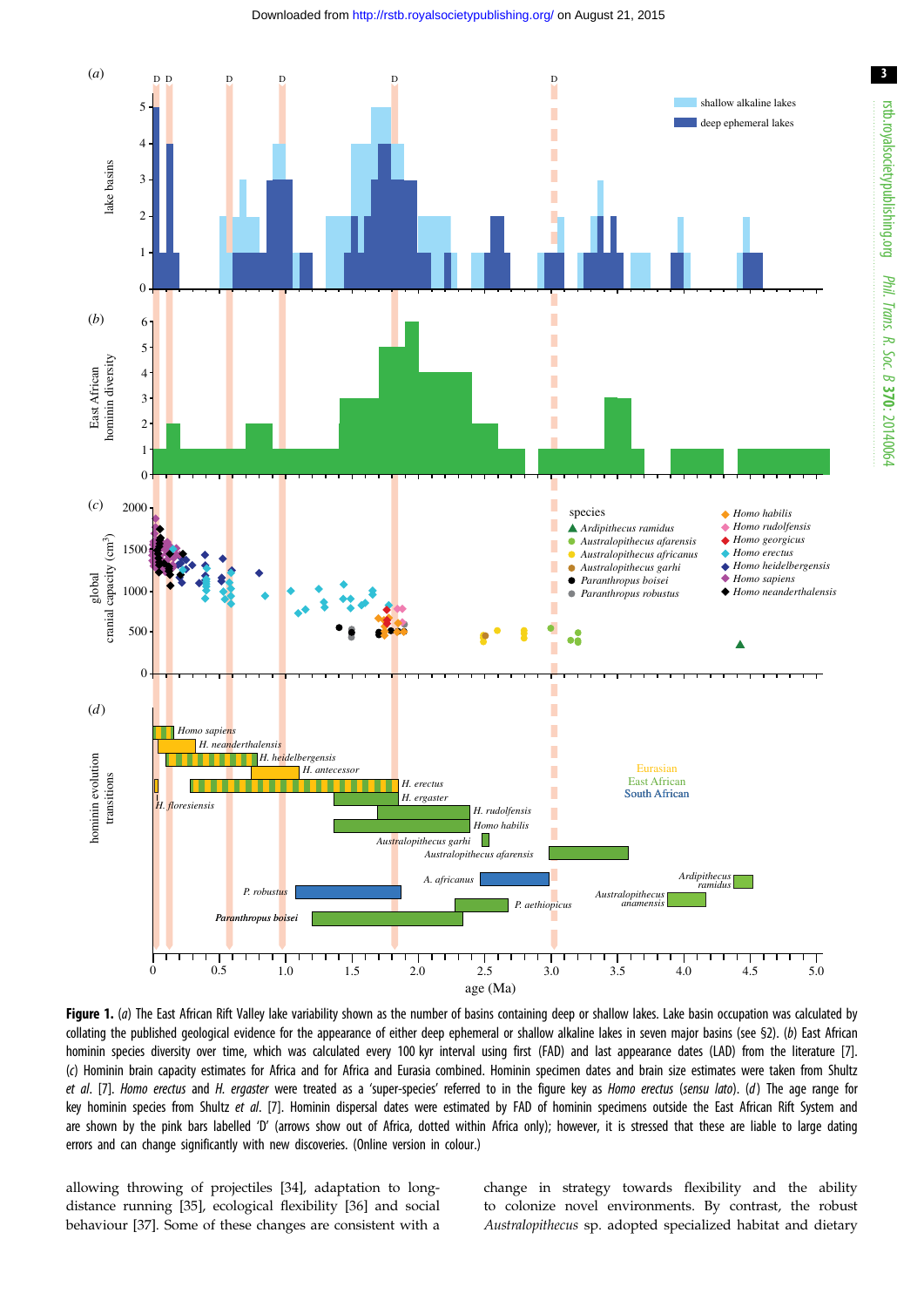Table 1. Early human evolutionary theories placed in the context of overall evolutionary theory and modes of climatic change.

|                                                                        |                           |          | none                                          | long-term<br>state change                                   | <b>CLIMATE STRESS</b><br>threshold<br>event   | variability                                                                               |
|------------------------------------------------------------------------|---------------------------|----------|-----------------------------------------------|-------------------------------------------------------------|-----------------------------------------------|-------------------------------------------------------------------------------------------|
| Σ<br>$\approx$<br>$\circ$<br>щ<br>IONARY<br>$\overline{U}$<br>10V<br>ш | gradualism<br>phyletic    | constant | Red Queen [41]                                | allopatric<br>speciation                                    |                                               |                                                                                           |
|                                                                        |                           | variable | Red Queen [41]                                | turnover pulse<br>hypothesis [42]<br>savannah<br>hypothesis | allopatric<br>speciation                      | variability selection<br>hypothesis [43]<br>pulsed climate<br>variability hypothesis [12] |
|                                                                        | punctuated<br>equilibrium |          | Court Jester<br>(e.g. impact event)<br>$[44]$ | aridity<br>hypothesis [1]                                   | Court Jester [44]<br>allopatric<br>speciation | pulsed climate<br>variability hypothesis [12]                                             |

strategies [[38,39](#page-9-0)]. Thus, two strategies arose during this period, one of increased flexibility and one of increased specialization. With the appearance of H. erectus, brain size increased significantly and continued to increase over the following 500 kyr, followed by additional step increases between 0.8 and 1 Ma, at 200 ka, and finally again at 100 ka ([\[7\]](#page-9-0), [figure 5\)](#page-6-0). These final stages of increased brain capacity were due to the appearance of H. heidelbergensis around 800 ka, H. denisovan around 600 ka, H. neanderthal around 300 ka and anatomically modern humans around 200 ka.

### 3. Theories of early human evolution

Environmental pressures have long been assumed to play a key role in hominin speciation and adaptation [\[40](#page-9-0)] and a number of iconic theories have been developed to frame and develop the discussion of hominin evolution. Table 1 tries to put these key theories into the context of overarching evolutionary theory. Although the split between phylogenetic gradualism and punctuated equilibrium is artificial, it does provide a starting point with which to discuss theories of early human evolution. In table 1, gradualism has been split into constant and variable evolution rates to reflect the full range of current opinions.

The first key environmental theory to explain bipedalism was the savannah hypothesis, which suggested that hominins were forced to descend from the trees and adapted to life on the savannah facilitated by walking erect on two feet. This theory was refined as the aridity hypothesis, which suggested that the long-term trend towards increased aridity and the expansion of the savannah was a major driver of hominin evolution [\[1,38](#page-9-0)[,45](#page-10-0)]. A key addition to this theory was the suggestion that during periods when aridification accelerated, owing to thresholds in the global climate system, then thresholds in evolution were reached and major hominin speciation events occurred [[1](#page-9-0)].

The turnover pulse hypothesis [\[42,46](#page-10-0)–[48\]](#page-10-0) was originally developed to explain discrete patterns in ungulate speciation, and suggests that acute climate shifts drove adaptation and speciation. Vrba [\[46\]](#page-10-0) recognized that environmentally induced extinctions hurt specialist species more than generalist species.

Hence, when there is an environmental disruption, the generalists will tend to thrive by using new environmental opportunities and by moving elsewhere to take advantage of other areas that have lost specialist species. The specialists will experience more extinctions, and therefore an increased speciation rate within their group. This would lead to more rapid evolution in isolated areas, i.e. allopatric speciation, whereas the generalists will become more spread out.

The variability selection hypothesis advocates the role of environmental unpredictability in selecting for behavioural or ecological flexibility [\[10,](#page-9-0)[43](#page-10-0),[49](#page-10-0)–[51](#page-10-0)]. This theory develops the original turnover pulse hypothesis but instead splits species into their varying ability to adapt and evolve to a more variable and unpredictable environment. The variability selection hypothesis emphasizes the long-term trends toward a drier and more variable climate. It, however, struggles to explain the current palaeoanthropological evidence that suggests a pulsed/ threshold nature of hominin speciation and migration events.

More recently, it has been suggested that periods of climate stability may be equally important in driving human evolution, dispersal and technological innovation (e.g. [\[15,](#page-9-0)[52,53\]](#page-10-0)). Relatively long periods of climate stability could invoke the Red Queen hypothesis or sympatric evolution owing to sexual selection. The Red Queen hypothesis suggests that continued adaptation is needed in order for a species to maintain its relative fitness among co-evolving systems [\[54\]](#page-10-0) and that biotic interactions, rather than climate, are driving evolutionary forces. It is based on the Red Queen's race in Lewis Carroll's Through the Looking-Glass, when the Queen says; 'It takes all the running you can do, to keep in the same place' [\[44\]](#page-10-0). However, for this to occur, it is reasonable to assume that a relatively highly productive environment has to exist so that competition rather than resources is the dominant control. At Koobi Fora (Northern Kenya) there is evidence for multiple hominin species, including P. boisei, H. erectus spp., H. habilis and H. rudolfensis attributed to the period of maximal lake coverage (approx. 1.8–1.9 Ma), and hence the highest availability of resources; it might be postulated that these hominins evolved as a result of competition with each other and other animals.

It may also be possible that certain traits, such as a large brain, became a key characteristic in sexual selection that hence drove sympatric evolution. The social brain hypothesis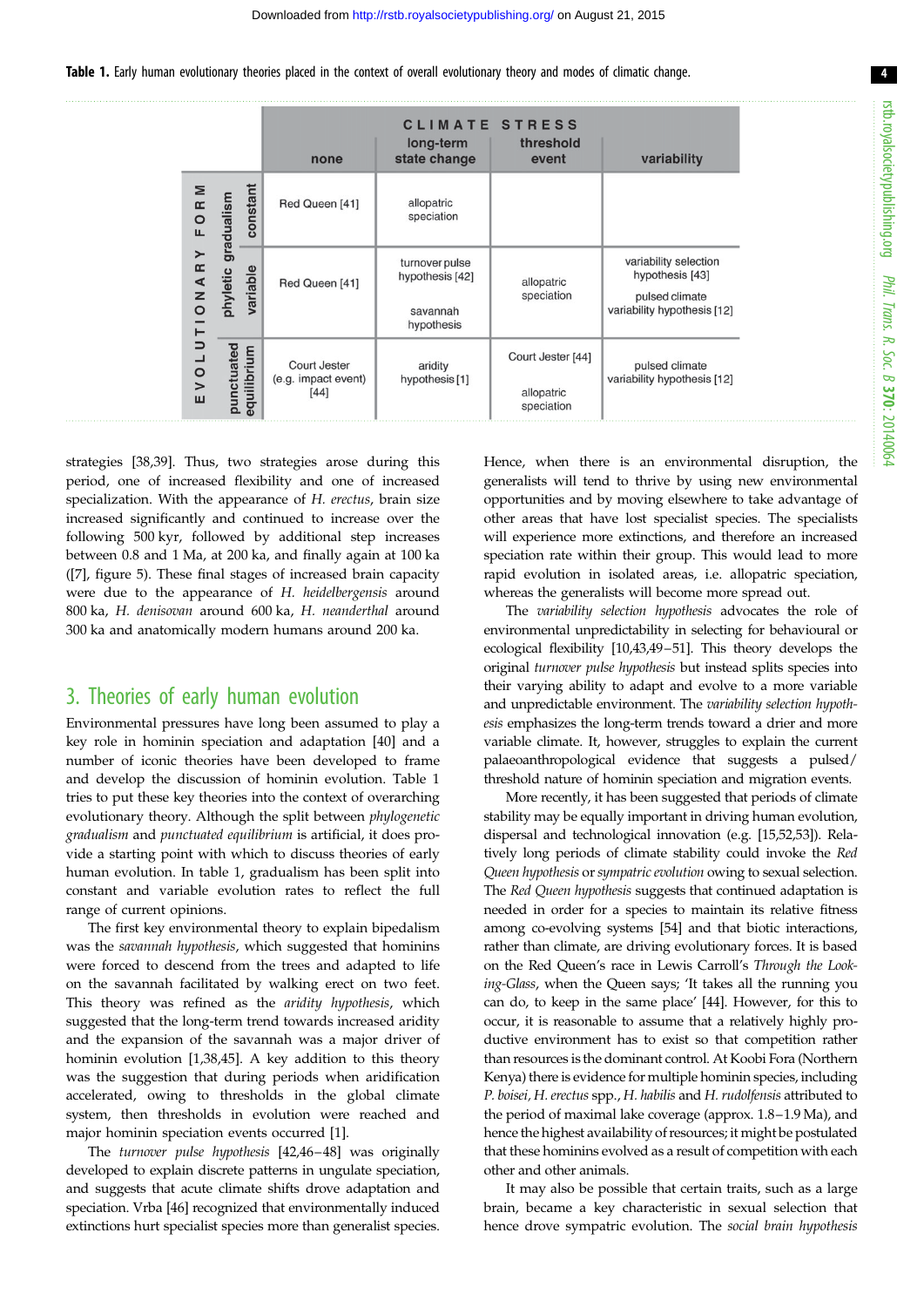5



Figure 2. Expensive brain hypothesis. (Online version in colour.)

[\[55,56](#page-10-0)] suggests that enhanced cognitive ability would provide the ability to strongly influence groups or tribes of hominins and hence control the distribution of resources. It would also help social cohesion and thus the ability of individuals to ensure allomaternal care, reducing the effects of the obstetric dilemma (see [[57\]](#page-10-0) in this issue). The social brain hypothesis could apply equal well to periods of high or low resources as it can be seen as an internal arms race to develop great cognitive skills to enable greater social control. In additional to this is the expensive brain framework [[56](#page-10-0),[58](#page-10-0)] which tries to understand the advantages of having enhanced cognitive ability in terms of food production and sharing, predation reduction and allomaternal care compared with the negative impacts such as increase food requirement and increased infant and mother mortality (figure 2). Both of these theories provide an essential link between the mechanisms driving evolution and the biological response.

Finally, a direct development of the variability selection hypothesis, which incorporates the latest palaeoenvironmental reconstructions and the role of both stability and instability is the pulsed climate variability framework, which highlights the role of short periods of extreme climate variability specific to East Africa in driving hominin evolution [\[12](#page-9-0)]. This framework is discussed in §4 along with how the other evolutionary theories may be applied given the new environmental context.

## 4. Pulsed climate variability conceptual framework

Over the past two decades, intense work on African palaeoclimate and tectonics has allowed us to begin to put together a coherent picture of how the environments of eastern and southern Africa have changed over the past 10 Myr. Tectonics has altered the landscape of East Africa dramatically over this period of time. It changed from a relatively flat, homogenous region covered with tropical mixed forest, to a heterogeneous region, with mountains over 4 km high and vegetation ranging from desert to cloud forest. Tectonic events such as these are associated with a variety of biotic changes. Over the Oligocene and Miocene progressive uplift of East Africa split the pan-Africa rainforest which joined the Congo with East Africa resulting in endemic species in East Africa emerging at 33, 16 and 8 Ma [[59\]](#page-10-0). During the Plio-Pleistocene, there is evidence from soil carbonates  $[60-63]$  $[60-63]$  $[60-63]$ , marine sediment *n*-alkane carbon isotopes [[64](#page-10-0) –[66](#page-10-0)] and fossilized mammal teeth [[67,68](#page-10-0)] that there was a progressive vegetation shift from  $C_3$  plants to  $C_4$  plants during the Pliocene and Pleistocene. This vegetation shift has been ascribed to increased aridity owing to the progressive rifting and tectonic uplift of East Africa [\[45](#page-10-0)]. The aridity trend is also supported by a number of climate model simu-lations [\[69](#page-10-0)-[71](#page-10-0)]. These studies demonstrate that as uplift increases, wind patterns become less zonal resulting in a decrease in regional rainfall. Hence as elevation increases, a rain shadow effect occurs that reduces moisture availability on the Rift Valley mountain side, producing the strong aridification trend evident in palaeoenvironmental records [\[69](#page-10-0),[70\]](#page-10-0).

In addition to contributing towards the aridification of East Africa, the tectonic activity also produced numerous basins suitable for lake formation [[72\]](#page-10-0). The southward propagation of rifting, including the formation of faults and magmatic activity, is also reflected in the earliest formation of lake basins in the northern parts of the rift. For example, the Middle and Upper Miocene saw the beginning of lakes in the Afar, Omo-Turkana and Baringo-Bogoria Basins, but the oldest lacustrine sequences in the central and southern segments of the rift in Kenya and Tanzania are of Early Pliocene age [\[73,74](#page-10-0)]. Palaeo-lakes in the northern part of the East African Rift Valley thus formed earlier than in the south. However, if tectonics were the sole control over the appearance and disappearance of lakes, then either a north –south or north-west –south-east temporal pattern would be expected. By contrast, what is observed is the synchronous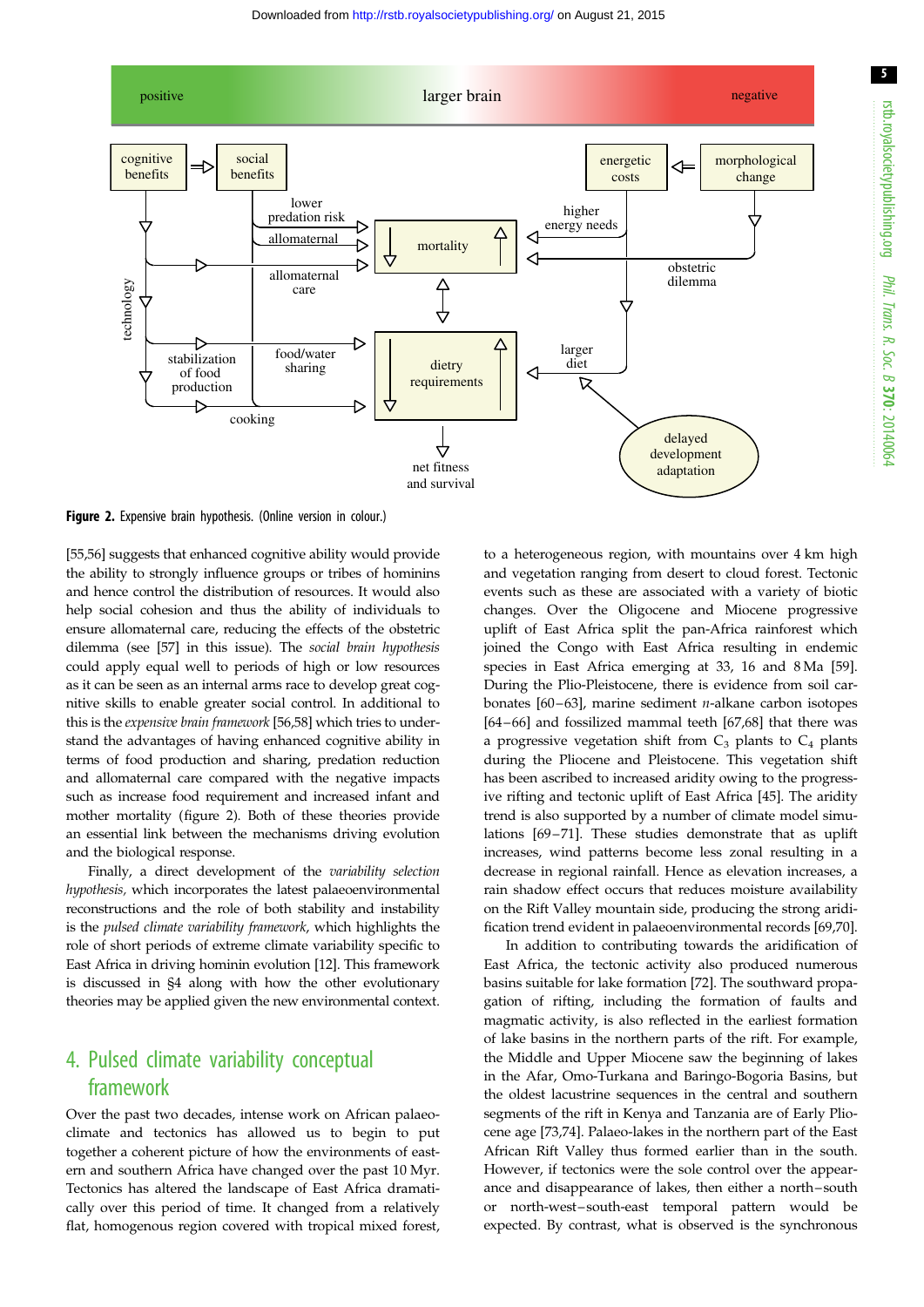

Figure 3. Illustration of the lake variations in East Africa during periods of extreme climate variability [[11](#page-9-0)[,86\]](#page-11-0). Usually there are four or five of these cycles during any particular extreme period. (Online version in colour.)

appearance of large deep lakes across a large geographical area at specific times [[2](#page-9-0)], suggesting a regional climatic control. Moreover, there is growing evidence for significant late Cenozoic lake periods between 4.6-4.4 Ma, 4.0-3.9 Ma, 3.6–3.3 Ma, 3.1–2.9 Ma, 2.7 –2.5 Ma, 2.0–1.7 Ma, 1.1–0.9 Ma and 0.2 –0 Ma before present in East Africa [[2](#page-9-0),[11,](#page-9-0)[74\]](#page-10-0). These occurrences correlate with the 400- and 800-kyr components of the eccentricity cycle, suggesting a major role in lake formation for extreme amplitude fluctuations in precession (figure 4). During each of the lake phases there is evidence that the lakes appear and disappear rapidly in time with precessional forcing [\[1,](#page-9-0)[45,75](#page-10-0) –[86](#page-11-0)]. Deino et al. [[77\]](#page-10-0) and Kingston et al. [[78\]](#page-10-0) have found that the major lacustrine episode of the Baringo Basin in the Central Kenyan Rift between 2.7 and 2.55 Ma actually consisted of five palaeo-lake phases separated by a precessional cyclicity of approximately 23 kyr, while Magill et al. [[84\]](#page-11-0) have found biomarker stable carbon isotope evidence in Olduvai lake sediment of precessional forced variations between open  $C_4$  grasslands and  $C_3$  forest between 1.8 and 1.9 Ma. There is also evidence for precessional forcing of the 1.9–1.7 Ma lake phase indentified in the KBS Member of the Koobi Fora Formation in the northeast Turkana Basin in Kenya [[80,](#page-10-0)[87\]](#page-11-0). During the same period, an oxygen isotope record from the Buffalo Cave flowstone (Makapansgat Valley, Limpopo Province, South Africa) shows clear evidence of precessionally forced changes in rainfall [[79\]](#page-10-0). The occurrences of these environmental changes are in phase with increased freshwater discharge and thus sapropel formation in the Mediterranean Sea [\[88](#page-11-0)–[90\]](#page-11-0) and coincide with dust transport minima recorded in sediments from the Arabian Sea [\[1](#page-9-0),[45](#page-10-0),[91](#page-11-0)]. Hence, the lake records from East Africa and the Arabian Sea dust records document extreme climate variability with precessionally forced wet and dry phases.

In summary, the pulsed climate variability framework suggests there are periods of extreme climate variability every 400 or 800 kyr driven by the eccentricity maxima when lakes rapidly grow and fill much of the Rift Valley and then rapidly disappear. Wilson et al. [[86\]](#page-11-0), using evidence from Pliocene diatomite deposits in the Baringo Basin, suggest that the lakes appear rapidly, remain part of the landscape for thousands of years, then disappear in a highly variable and erratic way [\[77,82\]](#page-10-0). In fact, the absence of shallow-water (littoral) diatom



Figure 4. Bifurcated relationship between changing regional precipitation and lake depth in the East African Rift Valley.

species at key Plio-Pleistocene lake deposits [\[78,82](#page-10-0)[,86\]](#page-11-0) suggests that the lakes appeared in only a few hundred years. Figure 3 shows a compilation of what a generic extreme wet–dry cycle may have looked like with a threshold at the beginning of the wet phase and a prolong highly variable period at the end of the wet phase. There would be four or five of these cycles during each of the periods of extreme climate variability. The different appearance and disappearance of the lakes is also consistent with the idea of a bifurcated relationship between climate and lake presence [[92](#page-11-0)]. Figure 4 shows that precipitation needs to increase significantly before lake growth can initiate, but once it has there are some key feedbacks which accelerate the expansion of the lakes. The most important is the change in the local lapse rate owing to increased moisture in the atmosphere. Hence the increased local relative humidity reduces the evaporation–precipitation balance, increasing the moisture in the atmosphere. When lake become more established the increased moisture changes the vegetation and more bushes and trees appear which subsequently increase the evapo-transpiration, further increasing the moisture in the atmosphere. These same feedbacks also resist the drying out of the lake when precessionally driven rainfall starts to reduce. This leads to a period of up to 2 kyr when the lake expands and contracts finally before there is not enough moisture in the region to sustain any sort of lake. Recent evidence of this lake behaviour has been found using radiocarbon dating of the palaeo-Lake Suguta in Northern Kenya [\[93,94\]](#page-11-0).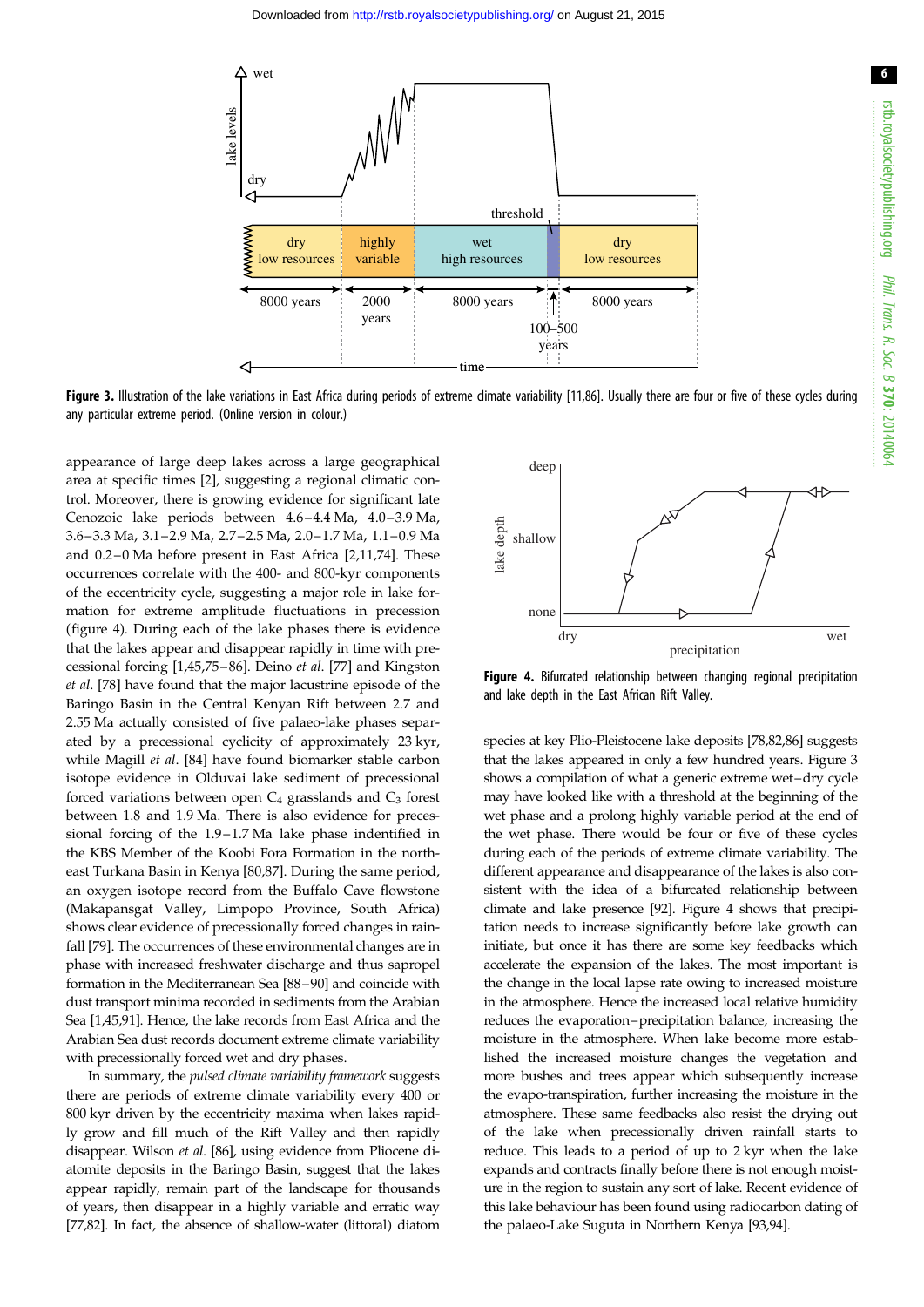7

<span id="page-6-0"></span>

Figure 5. An interpretation of how the turnover pulse hypothesis could be placed within the pulsed climate variability framework. (Online version in colour.)

It should be stressed, however, that the pulsed climate variability framework only applies up to about 800 ka. After this time, the Early –Middle Pleistocene transition (which was previously known as the Mid-Pleistocene Transition or Revolution [[95\]](#page-11-0)) occurs which marks a prolongation and intensification of glacial –interglacial climate cycles, which have an increasing influence on tropical climates. Hence post 800 ka, the climate of the tropics becomes more complicated and fragmented as it is influenced both by localized influences of orbital forcing as well as the evermore global influence of the glacial –interglacial cycles [[11\]](#page-9-0).

## 5. Human evolution theories within the new framework

Figures 5–[9](#page-8-0) illustrate how the pulsed climate variability framework helps to conceptualize the different theories of early human evolution. Figure 5 shows how the turnover pulse hypothesis would operate through one of these extreme climate cycles. Vrba [\[46](#page-10-0)] suggested that environmental changes would affect specialist and generalist species differently. During dry periods, the extinction rates of generalist species would reduce as they would be better able to find resources, while specialist species would struggle having lost their environmental niche and their competitive advantage (figure 5). Speciation would be much higher in the specialist species during dry periods as they try to adapt to the new habitats. By contrast, during the wet periods and to a lesser extent the high variable periods generalist species would suffer as specialists would have a lot more niches to fill and thus would outcompete the generalists. [Figure 6](#page-7-0) illustrates possible changes that could have occurred owing to the aridity hypothesis [\[1](#page-9-0),[45](#page-10-0)], which suggest that speciation mainly occurs during periods of dryness with low resources. [Figure 7](#page-7-0) illustrates the variability selection hypothesis [[10](#page-9-0)[,43,50,51\]](#page-10-0) that develops the original turnover pulse hypothesis but instead splits species into their varying ability to adapt and evolve to a more variable and unpredictable environment. Hence, generalists undergo more extinction and specialists more speciation during the highly variable climate period in between the long wet and arid phases. [Figure 8](#page-8-0) illustrates the Red Queen hypothesis that suggests continued adaptation is needed in order to keep up with other species which are also evolving. [Figure 8](#page-8-0) assumes that a relatively high-energy environment would provide more resources and therefore more energy in the system to enable inter-species competition. The structure of [figure 8](#page-8-0) could also apply to sympatric evolution owing to sexual selection. Finally, [figure 9](#page-8-0) illustrates allopatric evolution that suggest geographically isolated populations can evolve independently. In the Rift Valley during the extreme dry periods north–south and east–west migration was very difficult so it would have created isolated populations. The same is true of extremewet periods because when the lakes completely fill the rift basins north–south and east–west migration would be again difficult, creating isolated populations. Only during the highly variable period and the threshold change would it be possible easily to move up and down and across the Rift Valley. Recent evidence from Wilson et al. [\[86\]](#page-11-0)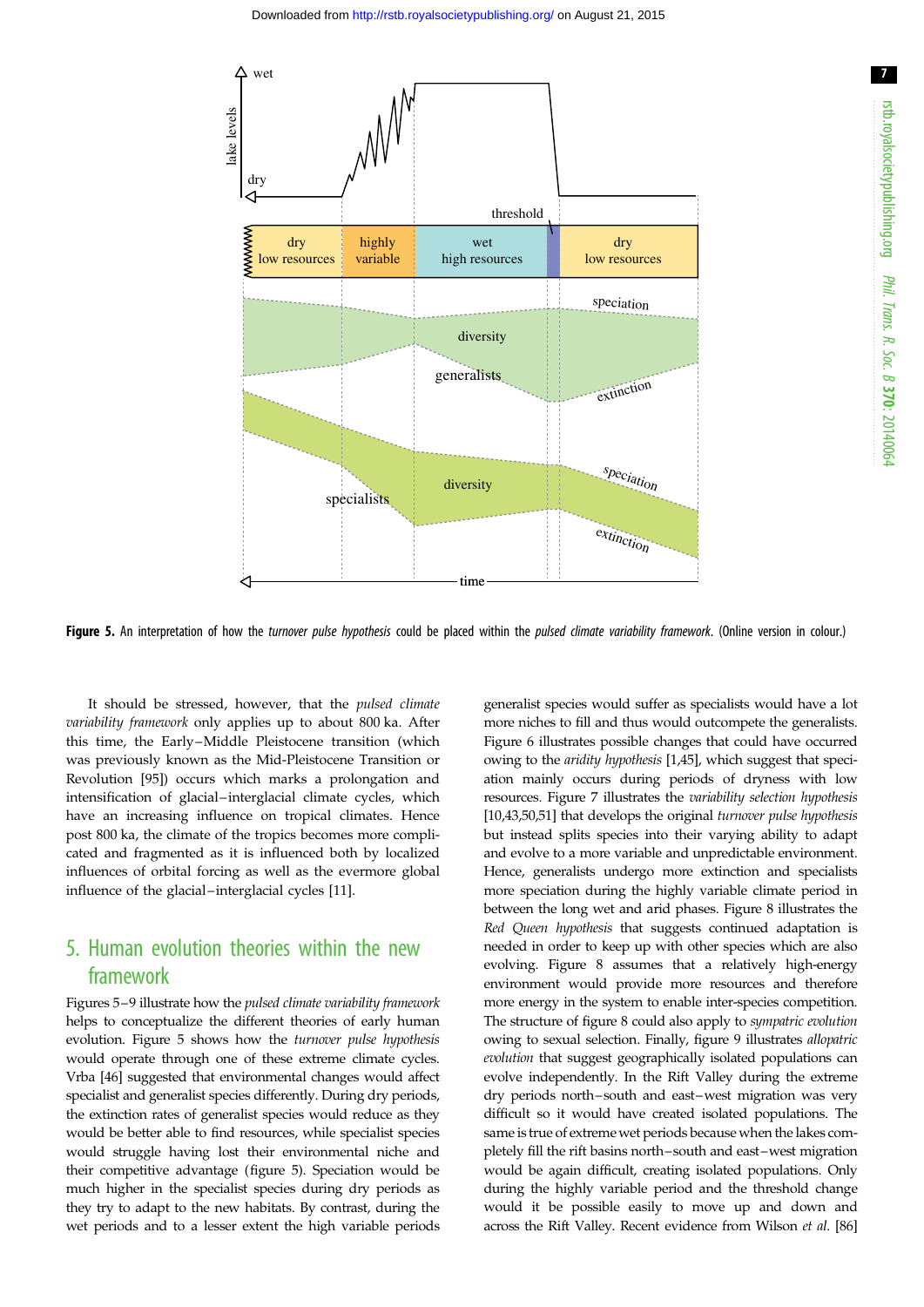<span id="page-7-0"></span>

Figure 6. An interpretation of how the aridity hypothesis could be placed within the pulsed climate variability framework. (Online version in colour.)



Figure 7. An interpretation of how the variability selection hypothesis could be placed within the pulsed climate variability framework. (Online version in colour.)

suggests there were millennial-scale fluctuations in lake level during the extreme wet periods; hence movement between populations may have been possible during the wet phases, limiting the isolation.

Figures [5](#page-6-0)–[9](#page-8-0) are just our interpretations of how these major theories of human evolution could be placed within the pulsed climate variability framework. We would encourage colleagues to use this more visual approach to provide their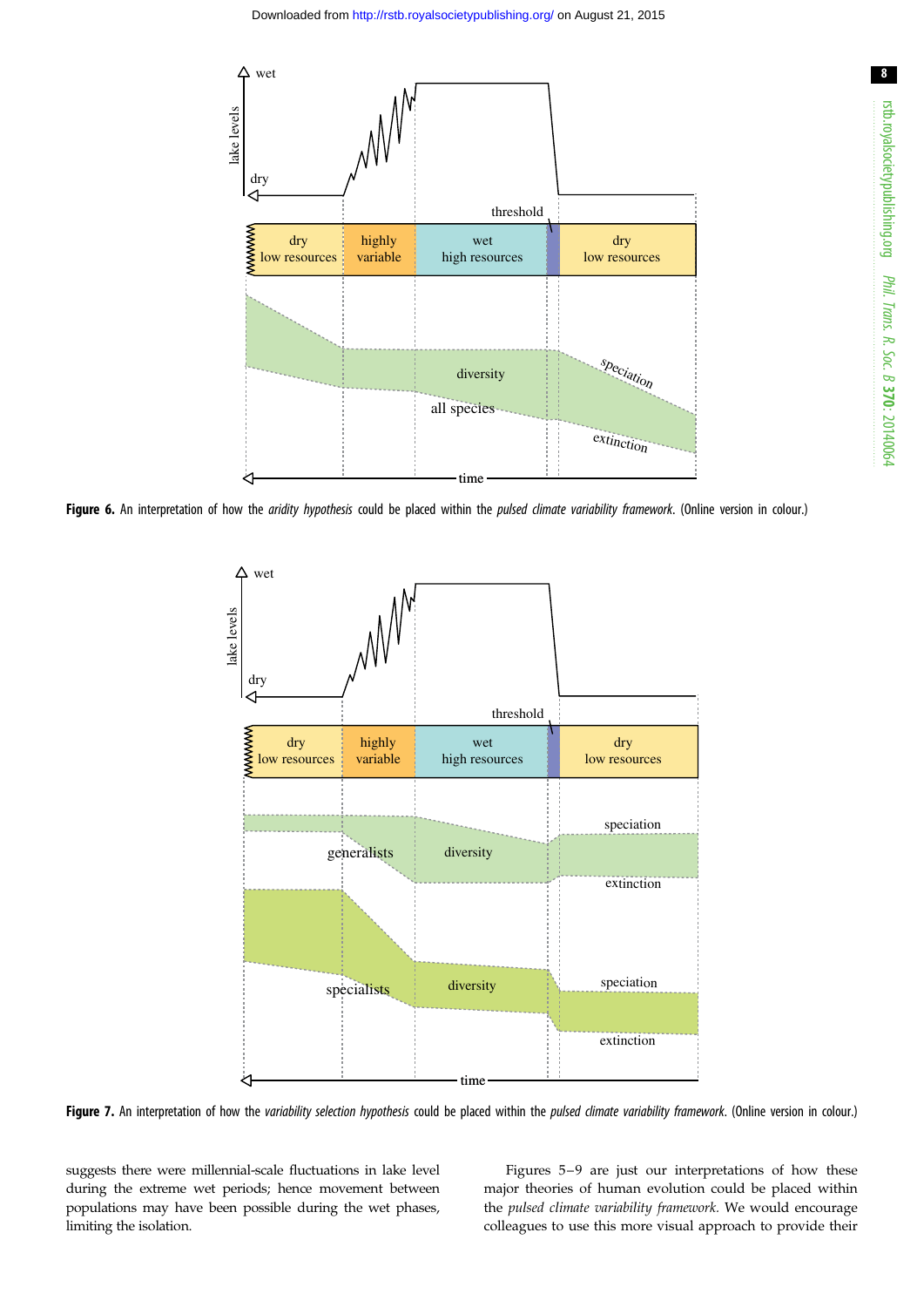<span id="page-8-0"></span>

Figure 8. An interpretation of how the Red Queen hypothesis could be placed within the pulsed climate variability framework. (Online version in colour.)



Figure 9. An interpretation of how the allopatric speciation hypothesis could be placed within the pulsed climate variability framework. (Online version in colour.)

own interpretation of how changing environments would interact with different theories of early human evolution.

### 6. Conclusion

The pulsed climate variability framework therefore takes the latest palaeoclimate understanding of East Africa and provides a framework within which to understand the causes of early human evolution. Different species or, at the very least, different emerging traits within a species could have evolved through various mechanisms including the turnover pulse hypothesis, aridity hypothesis, variability selection hypothesis or allopatric speciation. This is exemplified by the case of H. erectus (sensu lato) which exhibits changes in life history (shortened inter-birth intervals, delayed development), pelvic morphology, body size and dimorphism, a shoulder morphology that enables projectile use, adaptation to longdistance running, ecological flexibility, social behaviour which may have included cooking. Each one of these traits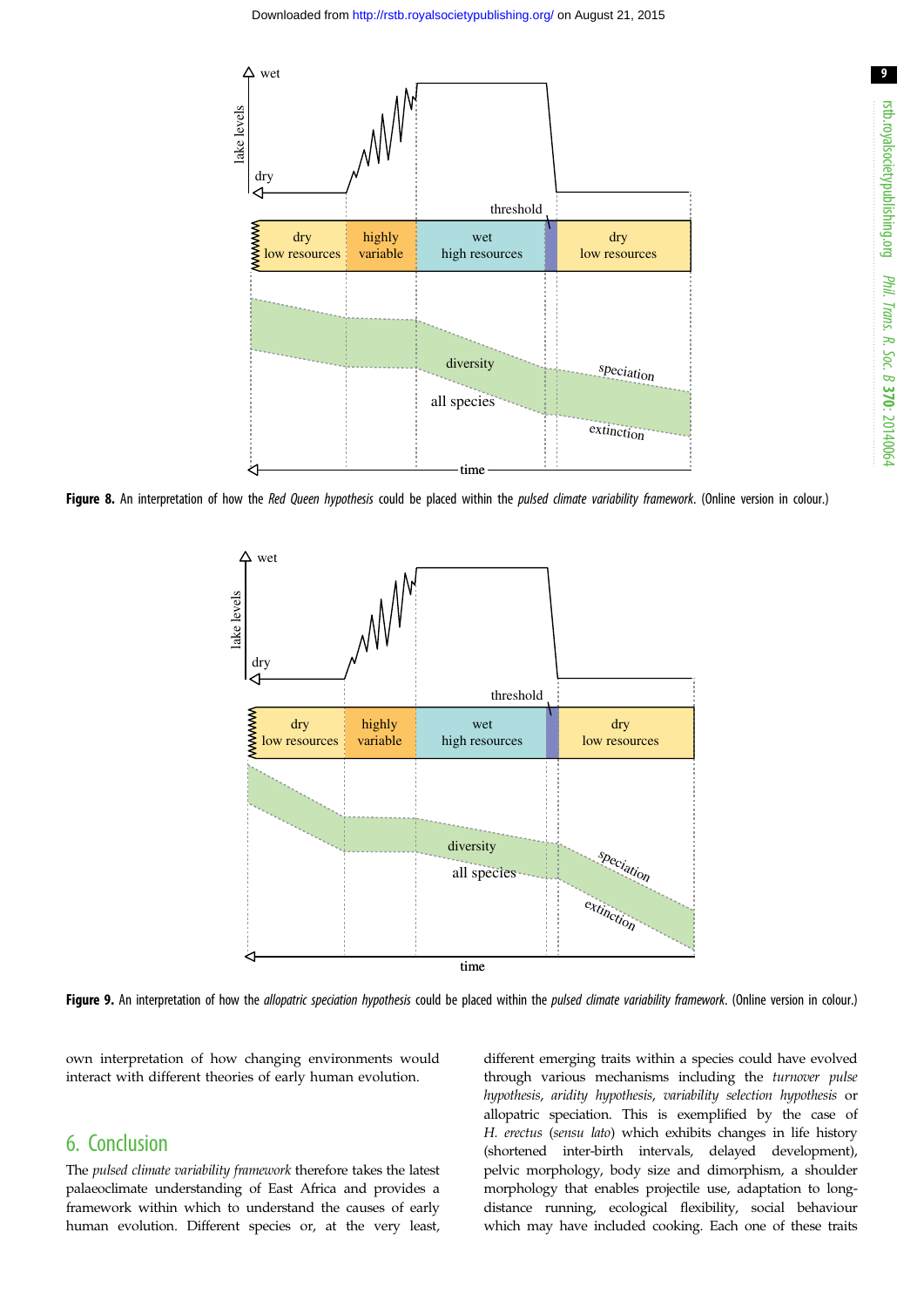<span id="page-9-0"></span>could have been forced by a different evolutionary mechanism operating at a different part of the environmental cycle.

Acknowledgements. We would like to thank Beth Christensen, Annett Junginger, Kit Opie, Robin Dunbar, Richard Leakey, Meave Leakey, Rob Foley, Marta Lahr, Mark Thomas and Mark Collard for their comments and support. We would also like to thank the reviewers whose detailed comments greatly improved this paper. We would like to thank the UCL Drawing Office (Department of Geography) for compiling the figures.

# **References**

- 1. deMenocal P. 1995 Plio-Pleistocene African climate. Science 270, 53 – 59. ([doi:10.1126/science.270.](http://dx.doi.org/10.1126/science.270.5233.53) [5233.53](http://dx.doi.org/10.1126/science.270.5233.53))
- 2. Trauth MH, Maslin MA, Deino A, Strecker MR. 2005 Late Cenozoic moisture history of East Africa. Science 309, 2051– 2053. [\(doi:10.1126/science.1112964](http://dx.doi.org/10.1126/science.1112964))
- 3. Carto SL, Weaver AJ, Hetherington R, Lam Y, Wiebe EC. 2009 Out of Africa and into an ice age: on the role of global climate change in the late Pleistocene expansion of early modern humans out of Africa. J. Hum. Evol. 56, 139– 151. ([doi:10.1016/j.jhevol.](http://dx.doi.org/10.1016/j.jhevol.2008.09.004) [2008.09.004\)](http://dx.doi.org/10.1016/j.jhevol.2008.09.004)
- 4. Castañeda IS, Mulitza S, Schefuß E, Santos RAL, Damste JSS, Schouten S. 2009 Wet phases in the Sahara/Sahel region and human expansion patterns in North Africa. Proc. Natl Acad. Sci. USA 106, 20 159– 20 163. ([doi:10.1073/pnas.0905771106](http://dx.doi.org/10.1073/pnas.0905771106))
- 5. Armitage SJ, Jasim SA, Marks AE, Parker AG, Usik VI, Uerpmann HP. 2011 The southern route 'out of Africa': evidence for an early expansion of modern humans into Arabia. Science, 331, 453-456. [\(doi:10.1126/science.1199113\)](http://dx.doi.org/10.1126/science.1199113)
- 6. Donges JF, Donner RV, Trauth MH, Marwan N, Schellnhuber H-J. 2011 Nonlinear detection of paleoclimate-variability transitions possibly related to human evolution. Proc. Natl Acad. Sci. USA 108. 20 422– 20 427. ([doi:10.1073/pnas.1117052108](http://dx.doi.org/10.1073/pnas.1117052108))
- 7. Shultz S, Nelson E, Dunbar RIM. 2012 Hominin cognitive evolution: identifying patterns and processes in the fossil and archaeological record. Phil. Trans. R. Soc. B 367, 2130-2140. [\(doi:10.](http://dx.doi.org/10.1098/rstb.2012.0115) [1098/rstb.2012.0115\)](http://dx.doi.org/10.1098/rstb.2012.0115)
- 8. Kingston JD. 2007 Shifting adaptive landscapes: progress and challenges in reconstructing early hominid environments. Am. J. Phys. Anthropol. 134, 20 – 58. ([doi:10.1002/ajpa.20733\)](http://dx.doi.org/10.1002/ajpa.20733)
- 9. Trauth MH, Larrasoaña JC, Mudelsee M. 2009 Trends, rhythms and events in Plio-Pleistocene African climate. Quat. Sci. Rev. 28, 399– 411. [\(doi:10.1016/j.quascirev.2008.11.003](http://dx.doi.org/10.1016/j.quascirev.2008.11.003))
- 10. Potts R. 2013 Hominin evolution in settings of strong environmental variability. *Ougt. Sci. Rev.* 73, 1– 13. [\(doi:10.1016/j.quascirev.2013.04.003](http://dx.doi.org/10.1016/j.quascirev.2013.04.003))
- 11. Maslin MA, Brierley C, Milner A, Shultz S, Trauth M, Wilson K. 2014 East African climate pulses and early human evolution. *Quat. Sci. Rev.* **101**,  $1 - 17$ . [\(doi:10.1016/j.quascirev.2014.06.012](http://dx.doi.org/10.1016/j.quascirev.2014.06.012))
- 12. Maslin MA, Trauth MH. 2009 Plio-Pleistocene East African pulsed climate variability and its influence on early human evolution. In The first humans-origins of the genus Homo (eds FE Grine, RE Leakey, JG Fleagle), pp. 151–158. Berlin, Germany: Springer.
- 13. Lordkipanidze D, Ponce de León MS, Margyelashvili A, Rak Y, Rightmire GP, Vekua A, Zollikofer CPE.

2013 A complete skull from Dmanisi, Georgia, and the evolutionary biology of early Homo. Science 342, 326 – 331. [\(doi:10.1126/science.1238484](http://dx.doi.org/10.1126/science.1238484))

- 14. Antón SC, Aiello LC, Potts R. 2014 Evolution of early Homo: an integrated biological perspective. Science 345, 1236828. [\(doi:10.1126/science.1236828\)](http://dx.doi.org/10.1126/science.1236828)
- 15. Shultz S, Maslin MA. 2013 Early human speciation, brain expansion and dispersal influenced by African climate pulses. PLoS ONE 8, e76750. ([doi:10.1371/](http://dx.doi.org/10.1371/journal.pone.0076750) [journal.pone.0076750\)](http://dx.doi.org/10.1371/journal.pone.0076750)
- 16. Norton CJ, Braun RB. 2010 Asian paleoanthropology: from Africa to China and beyond. Berlin, Germany: Springer.
- 17. Reich D, Green RE, Kircher M, Krause J, Patterson N, Durand EY, Viola B, Briggs AW, Stenzel U. 2010 Genetic history of an archaic hominin group from Denisova Cave in Siberia. Nature 468, 1053 – 1060. [\(doi:10.1038/nature09710](http://dx.doi.org/10.1038/nature09710))
- 18. Wood B. 2014 Fifty years after Homo habilis. Nature 508, 31 – 33. ([doi:10.1038/508031a\)](http://dx.doi.org/10.1038/508031a)
- 19. Wood B. 2002 Palaeoanthropology: hominid revelations from Chad. Nature 418, 133– 135. [\(doi:10.1038/418133a](http://dx.doi.org/10.1038/418133a))
- 20. Guy F, Lieberman DE, Pilbeam D, de León MP, Likius A, Mackaye HT, Brunet M. 2005 Morphological affinities of the Sahelanthropus tchadensis (Late Miocene hominid from Chad) cranium. Proc. Natl Acad. Sci. USA 102, 18 836– 18 841. ([doi:10.1073/](http://dx.doi.org/10.1073/pnas.0509564102) [pnas.0509564102](http://dx.doi.org/10.1073/pnas.0509564102))
- 21. Senut B, Pickford M, Gommery D, Mein P, Cheboi K, Coppens Y. 2001 First hominid from the Miocene (Lukeino Formation, Kenya). Earth Planet. Sci. Lett. 332, 137 – 144.
- 22. Haile-Selassie Y, Suwa G, White TD. 2004 Late Miocene teeth from Middle Awash, Ethiopia, and early hominid dental evolution. Science 303, 1503– 1505. [\(doi:10.1126/science.1092978](http://dx.doi.org/10.1126/science.1092978))
- 23. White TD, Asfaw B, Beyene Y, Haile-Selassie Y, Lovejoy CO, Suwa G, WoldeGabriel G. 2009 Ardipithecus ramidus and the paleobiology of early hominids. Science  $64$ ,  $75 - 86$ .
- 24. Cerling TE, Levin NE, Quade J, Wynn JG, Fox DL, Kingston JD, Klein RG, Brown FH. 2010 Comment on the paleoenvironment of Ardipithecus ramidus. Science 328, 1105. [\(doi:10.1126/science.1185274\)](http://dx.doi.org/10.1126/science.1185274)
- 25. Cerling TE. 2014 Stable isotope evidence for hominin environments in Africa. Treatise Geochem. **14**, 157– 167. [\(](()[doi:10.1016/B978-0-08-095975-7.01213-4](http://dx.doi.org/10.1016/B978-0-08-095975-7.01213-4)[\)]())
- 26. Leakey MG, Feibel CS, McDougall I, Walker A. 1995 New four-million-year-old hominid species from Kanapoi and Allia Bay, Kenya. Nature 376, 565 – 571. [\(doi:10.1038/376565a0\)](http://dx.doi.org/10.1038/376565a0)
- 27. Stern Jr JT, Susman RL. 1983 The locomotor anatomy of Australopithecus afarensis. Am. J. Phys.

Anthropol. 60, 279-317. [\(doi:10.1002/ajpa.](http://dx.doi.org/10.1002/ajpa.1330600302) [1330600302](http://dx.doi.org/10.1002/ajpa.1330600302))

- 28. Green DJ, Gordon AD, Richmond BG. 1997 Limb-size proportions in Australopithecus afarensis and Australopithecus africanus. J. Hum. Evol. 52, 187– 200. [\(doi:10.1016/j.jhevol.2006.09.001\)](http://dx.doi.org/10.1016/j.jhevol.2006.09.001)
- 29. Asfaw B, White T, Loverjoy O, Latimer B, Simpson S, Suwa G. 1999 Australopithecus garhi: a new species of early hominid from Ethiopia. Science 284, 629– 635. [\(doi:10.1126/science.284.5414.629\)](http://dx.doi.org/10.1126/science.284.5414.629)
- 30. Wood B, Strait D. 2004 Patterns of resource use in early Homo and Paranthropus. J. Hum. Evol. 46, 119– 162. [\(doi:10.1016/j.jhevol.2003.11.004\)](http://dx.doi.org/10.1016/j.jhevol.2003.11.004)
- 31. Collard M, Wood BA. 2007 Defining the genus Homo. In Handbook of paleoanthropology (eds W Henke, H Rothe, I Tattersall), pp. 1575 - 1610. Berlin, Germany: Springer.
- 32. Gruss LT, Schmitt D. 2015 The evolution of the human pelvis: changing adaptations to bipedalism, obstetrics and thermoregulation. Phil. Trans. R. Soc. B 370, 20140063. [\(doi:10.1098/rstb.2014.0063](http://dx.doi.org/10.1098/rstb.2014.0063))
- 33. Trevathan W. 2015 Primate pelvic anatomy and implications for birth. Phil. Trans. R. Soc. B 370, 20140065. ([doi:10.1098/rstb.2014.0065\)](http://dx.doi.org/10.1098/rstb.2014.0065)
- 34. Roach NT, Venkadesan N, Rainbow M, Lieberman DE. 2013 Elastic energy storage in the shoulder and the evolution of high-speed throwing in Homo. Nature 498, 483–487. [\(doi:10.1038/nature12267\)](http://dx.doi.org/10.1038/nature12267)
- 35. Bramble DM, Lieberman DE. 2004 Endurance running and the evolution of *Homo*. Nature 432. 345– 352. [\(doi:10.1038/nature03052](http://dx.doi.org/10.1038/nature03052))
- 36. Hopf FA, Valone TJ, Brown JH. 1993 Competition theory and the structure of ecological communities. Evol. Ecol. 7, 142 – 154. [\(doi:10.1007/](http://dx.doi.org/10.1007/BF01239385) [BF01239385](http://dx.doi.org/10.1007/BF01239385))
- 37. Antón SC. 2003 Natural history of Homo erectus. Am. J. Phys. Anthropol. 122, 126– 170. ([doi:10.](http://dx.doi.org/10.1002/ajpa.10399) [1002/ajpa.10399\)](http://dx.doi.org/10.1002/ajpa.10399)
- 38. Reed KE. 1997 Early hominid evolution and ecological change through the African Plio-Pleistocene. J. Hum. Evol. 32, 289– 322. [\(doi:10.](http://dx.doi.org/10.1006/jhev.1996.0106) [1006/jhev.1996.0106\)](http://dx.doi.org/10.1006/jhev.1996.0106)
- 39. Reed KE, Russak SM. 2009 Tracking ecological change in relation to the emergence of Homo near the Plio-Pleistocene boundary. In The first humans—origins of the genus Homo (eds FE Grine, RE Leakey, JG Fleagle), pp. 159– 171. Berlin, Germany: Springer.
- 40. Maslin MA, Christensen B. 2007 Tectonics, orbital forcing, global climate change, and human evolution in Africa. J. Hum. Evol. 53, 443-464. ([doi:10.1016/j.jhevol.2007.06.005\)](http://dx.doi.org/10.1016/j.jhevol.2007.06.005)
- 41. Van Valen L. 1973 A new evolutionary law. Evol. Theory  $1. 1 - 30$ .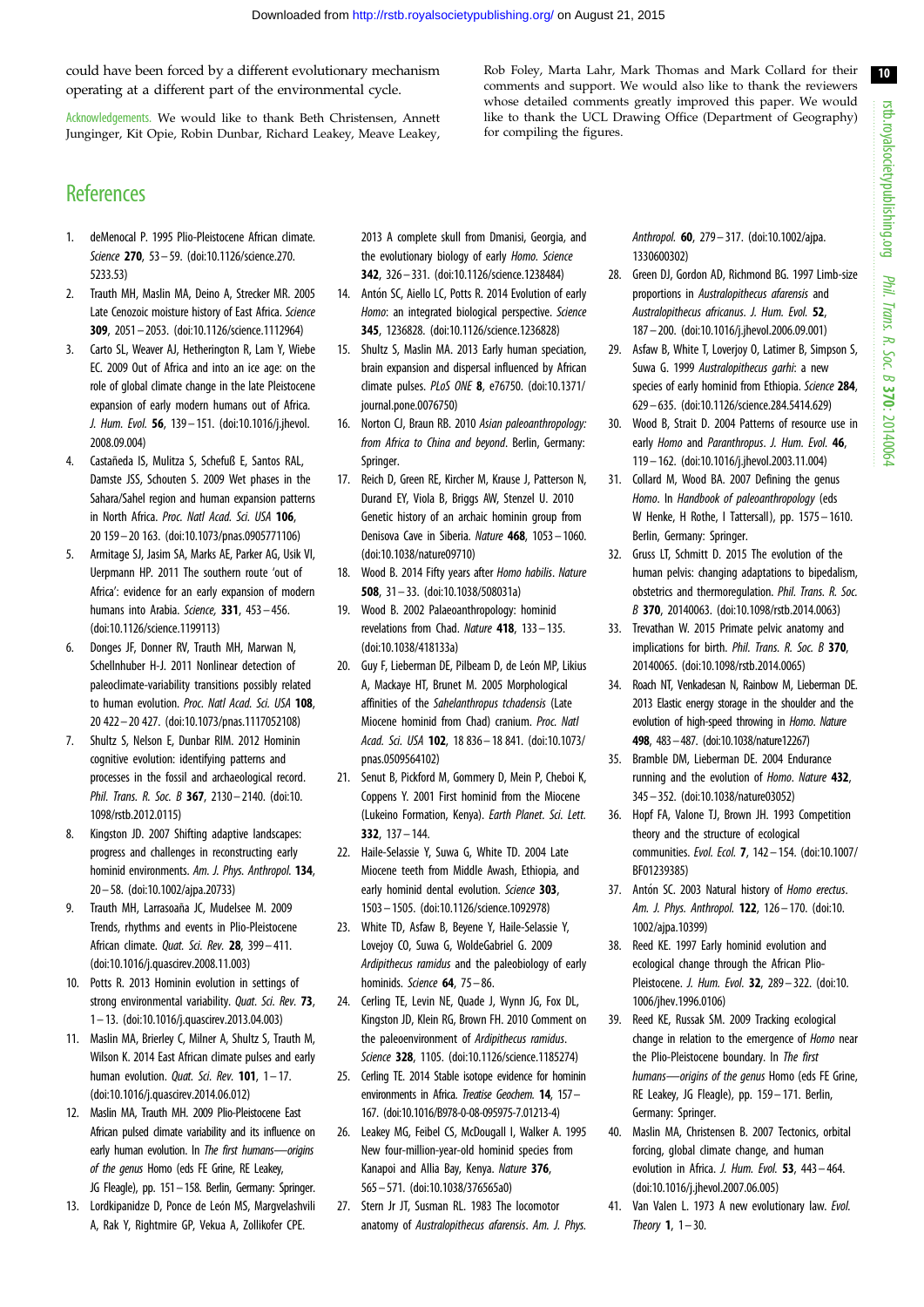- <span id="page-10-0"></span>42. Vrba ES. 1985 Environment and evolution: alternative causes of the temporal distribution of evolutionary events. S. Afr. J. Sci. 81, 229-236.
- 43. Potts R. 1998 Environmental hypothesis of hominin evolution. Am. J. Phys. Anthropol. 41, 93-136.  $(doi:10.1002/(SIC)/1096-8644(1998)107:27+<93::$  $AD-APA5 > 3.0.C0:2-X$
- 44. Barnosky AD. 2001 Distinguishing the effects of the Red Queen and Court Jester on Miocene mammal evolution in the northern Rocky Mountains. J. Vertebr. Paleontol. 21, 172 – 185. ([doi:10.1671/](http://dx.doi.org/10.1671/0272-4634(2001)021[0172:DTEOTR]2.0.CO;2) [0272-4634\(2001\)021\[0172:DTEOTR\]2.0.CO;2](http://dx.doi.org/10.1671/0272-4634(2001)021[0172:DTEOTR]2.0.CO;2))
- 45. deMenocal P. 2004 African climate change and faunal evolution during the Pliocene-Pleistocene. Earth Planet. Sci. Lett. 220, 3 – 24. [\(doi:10.1016/](http://dx.doi.org/10.1016/S0012-821X(04)00003-2) [S0012-821X\(04\)00003-2\)](http://dx.doi.org/10.1016/S0012-821X(04)00003-2)
- 46. Vrba ES. 1988 Late Pliocene climatic events and hominid evolution. In Evolutionary history of the 'Robust' Australopithecines (ed. F Grine), pp. 405 – 426. Berlin, Germany: De Gruyter.
- 47. Vrba ES. 1995 The fossil record of African antelopes (Mammalia, Bovidae) in relation to human evolution and paleoclimate. In Paleoclimate and evolution with emphasis on human origins (eds ES Vrba, G Denton, L Burckle, T Partridge), pp. 385– 424. New Haven, CT: Yale University Press.
- 48. Vrba ES. 2000 Major features of Neogene mammalian evolution in Africa. In The Cenozoic of Southern Africa (eds TC Partridge, RR Maud), pp. 277– 304. New York, NY: Oxford University Press.
- 49. Potts R. 1996 Evolution and climatic variability. Science 273, 922– 923. ([doi:10.1126/science.273.](http://dx.doi.org/10.1126/science.273.5277.922) [5277.922](http://dx.doi.org/10.1126/science.273.5277.922))
- 50. Grove M. 2011 Change and variability in Plio-Pleistocene climates: modelling the hominin response. J. Archaeol. Sci. 38, 3038– 3047. ([doi:10.](http://dx.doi.org/10.1016/j.jas.2011.07.002) [1016/j.jas.2011.07.002](http://dx.doi.org/10.1016/j.jas.2011.07.002))
- 51. Grove M. 2011 Speciation, diversity, and Mode 1 technologies: the impact of variability selection. J. Hum. Evol. 61, 306-319. ([doi:10.1016/j.jhevol.](http://dx.doi.org/10.1016/j.jhevol.2011.04.005) [2011.04.005\)](http://dx.doi.org/10.1016/j.jhevol.2011.04.005)
- 52. Grove M. 2012 Amplitudes of orbitally induced climatic cycles and patterns of hominin speciation. J. Archaeol. Sci. 39, 3085–3094. (doi:10.1016/i.jas.2012.04.023)
- 53. Trauth MH, Bergner AGN, Foerster V, Junginger A, Maslin MA, Schaebitz F. In press. Episodes of environmental stability vs. instability in Late Cenozoic lake records of Eastern Africa. J. Hum. Evol.
- 54. Pearson PN. 2001 Red Queen hypothesis. Encyclopedia of life sciences. ([doi:10.1038/npg.els.](http://dx.doi.org/10.1038/npg.els.0001667) [0001667](http://dx.doi.org/10.1038/npg.els.0001667))
- 55. Dunbar RIM. 1998 The social brain hypothesis. Evol. Anthropol. 6, 178-190. [\(doi:10.1002/\(SICI\)1520-](http://dx.doi.org/10.1002/(SICI)1520-6505(1998)6:5%3C178::AID-EVAN5%3E3.0.CO;2-8) [6505\(1998\)6:5](http://dx.doi.org/10.1002/(SICI)1520-6505(1998)6:5%3C178::AID-EVAN5%3E3.0.CO;2-8) < [178::AID-EVAN5](http://dx.doi.org/10.1002/(SICI)1520-6505(1998)6:5%3C178::AID-EVAN5%3E3.0.CO;2-8) > [3.0.CO;2-8](http://dx.doi.org/10.1002/(SICI)1520-6505(1998)6:5%3C178::AID-EVAN5%3E3.0.CO;2-8))
- 56. Isler K, van Schaik CP. 2014 How humans evolved large brains: comparative evidence. Evol. Anthropol. 23, 65 – 75. ([doi:10.1002/evan.21403](http://dx.doi.org/10.1002/evan.21403))
- 57. Wells J. 2015 Between Scylla and Charybdis: re-negotiating resolution of the 'obstetric dilemma' in response to ecological change. Phil. Trans. R. Soc. B 370, 20140067. ([doi:1098/rstb.2014.0067](http://dx.doi.org/1098/rstb.2014.0067))
- 58. Isler K, van Schaik CP. 2009 The expensive brain: a framework for explaining evolutionary changes in

brain size. J. Hum. Evol. 57, 392– 400. [\(doi:10.](http://dx.doi.org/10.1016/j.jhevol.2009.04.009) [1016/j.jhevol.2009.04.009](http://dx.doi.org/10.1016/j.jhevol.2009.04.009))

- 59. Couvreur TLP, Chatrou LW, Sosef MSM, Richardson JE. 2008 Molecular phyogenetics reveal multiple tertiary vicariance origins of African rain forest trees. BMC Biol. 6, 54. ([doi:10.1186/1741-7007-6-54\)](http://dx.doi.org/10.1186/1741-7007-6-54)
- 60. Levin NE, Quade J, Simpson SW, Semaw S, Rogers M. 2004 Isotopic evidence for Plio-Pleistocene environmental change at Gona, Ethiopia. Earth Planet. Sci. Lett. 219, 93 – 110. [\(doi:10.1016/S0012-](http://dx.doi.org/10.1016/S0012-821X(03)00707-6) [821X\(03\)00707-6](http://dx.doi.org/10.1016/S0012-821X(03)00707-6))
- 61. Wynn JG. 2004 Influence of Plio-Pleistocene aridification on human evolution: evidence from Paleosols of the Turkana Basin, Kenya. Am. J. Phys. Anthropol. 123, 106 – 118. ([doi:10.1002/ajpa.10317\)](http://dx.doi.org/10.1002/ajpa.10317)
- 62. Ségalen L, Lee-Thorp JA, Cerling T. 2007 Timing of C4 grass expansion across sub-Saharan Africa. J. Hum. Evol. 53, 549–559. [\(doi:10.1016/j.jhevol.2006.12.010](http://dx.doi.org/10.1016/j.jhevol.2006.12.010))
- 63. Levin NE. 2013 Compilation of East African soil carbonate stable isotope data. Integrated Earth Data Applications ([doi:10.1594/IEDA/100231](http://dx.doi.org/10.1594/IEDA/100231))
- 64. Feakins SJ, deMenocal PB, Eglinton TI. 2005 Biomarker records of late Neogene changes in northeast African vegetation. Geology 33, 977– 980. [\(doi:10.1130/G21814.1](http://dx.doi.org/10.1130/G21814.1))
- 65. Feakins SJ, Levin NE, Liddy HM, Sieracki A, Eglinton TI, Bonnefille R. 2013 Northeast African vegetation change over 12 m.y. Geology 41, 295– 298. [\(doi:10.](http://dx.doi.org/10.1130/G33845.1) [1130/G33845.1\)](http://dx.doi.org/10.1130/G33845.1)
- 66. Maslin MA, Pancost R, Wilson KE, Lewis J, Trauth MH. 2012 Three and half million year history of moisture availability of South West Africa: evidence from ODP site 1085 biomarker records. Palaeogeog. Palaeoclim. Palaeoecol. 317-318, 41-47. [\(doi:10.](http://dx.doi.org/10.1016/j.palaeo.2011.12.009) [1016/j.palaeo.2011.12.009\)](http://dx.doi.org/10.1016/j.palaeo.2011.12.009)
- 67. Harris JM, Cerling TE, Leakey MG, Passey BH. 2008 Stable isotope ecology of fossil hippopotamids from the Lake Turkana Basin of East Africa. J. Zool. 275, 323 – 331. [\(doi:10.1111/j.1469-7998.2008.00444.x](http://dx.doi.org/10.1111/j.1469-7998.2008.00444.x))
- 68. Brachert TC, Brugmann GB, Mertz DF, Kullmer O, Schrenk F, Jacob DE. 2010 Stable isotope variation in tooth enamel from Neogene hippopotamids: monitor of meso and global climate and rift dynamics on the Albertine Rift, Uganda. Int. J. Earth Sci. 99, 1663– 1675. [\(doi:10.1007/s00531-010-](http://dx.doi.org/10.1007/s00531-010-0518-1) [0518-1](http://dx.doi.org/10.1007/s00531-010-0518-1))
- 69. Sepulchre P, Ramstein G, Fluteau F, Schuster M. 2006 Tectonic uplift and Eastern Africa aridification. Science 313, 1419 – 1423. [\(doi:10.1126/science.](http://dx.doi.org/10.1126/science.1129158) [1129158\)](http://dx.doi.org/10.1126/science.1129158)
- 70. Prömmel K, Cubasch U, Kasper F, 2013 A regional climate model study of the impact of tectonic and orbital forcing on African precipitation and vegetation. Palaeogeogr. Palaeoclimatol. Palaeoecol. 369, 154 – 162. [\(doi:10.1016/j.palaeo.2012.10.015\)](http://dx.doi.org/10.1016/j.palaeo.2012.10.015)
- 71. Sommerfeld A, Prömmel K, Cubasch U. In press. The East African Rift System and the impact of orographic changes on regional climate and resulting ardification. Int. J. Earth Sci. [\(doi:10.1007/](http://dx.doi.org/10.1007/s00531-014-1102-x) [s00531-014-1102-x](http://dx.doi.org/10.1007/s00531-014-1102-x))
- 72. Trauth MH, Maslin MA, Bergner AGN, Deino AL, Junginger A, Odada E, Olago DO, Olaka L, Strecker MR. 2010 Human evolution and migration in a

variable environment: the amplifier lakes of East Africa. Quat. Sci. Rev. 29, 2981 – 2988. [\(doi:10.1016/](http://dx.doi.org/10.1016/j.quascirev.2010.07.007) [j.quascirev.2010.07.007\)](http://dx.doi.org/10.1016/j.quascirev.2010.07.007)

- 73. Tiercelin JJ, Lezzar KE. 2002 A 300 million year history of rift lakes in Central and East Africa: an updated broad review. In The East African great lakes: limnology, paleolimnology and biodiversity (eds EO Odada, DO Olago), pp. 3 – 60. Dordrecht, The Netherlands: Kluwer.
- 74. Trauth MH, Maslin MA, Deino AL, Bergner ML, Strecker MR, Bergner AGN, Dühnforth M. 2007 High- and low-latitude controls and East African forcing of Plio-Pleistocene East African climate and early human evolution. J. Hum. Evol. 53, 475 - 486. ([doi:10.1016/j.jhevol.2006.12.009\)](http://dx.doi.org/10.1016/j.jhevol.2006.12.009)
- 75. Trauth MH, Deino A, Bergner AGN, Strecker MR. 2003 East African climate change and orbital forcing during the last 175 kyr BP. Earth Planetary Sci. Lett. 206, 297–313. ([doi:10.1016/S0012-821X\(02\) 01105-6](http://dx.doi.org/10.1016/S0012-821X(02)01105-6))
- 76. Denison S, Maslin MA, Boot C, Pancost R, Ettwein VE. 2005 Precession-forced changes in South West African vegetation during marine oxygen isotope stages 100 and 101. Palaeogeog. Palaeoclim. Palaeoecol. 220, 375-386. [\(doi:10.1016/j.palaeo.](http://dx.doi.org/10.1016/j.palaeo.2005.02.001) [2005.02.001](http://dx.doi.org/10.1016/j.palaeo.2005.02.001))
- 77. Deino AL, Kingston JD, Glen JM, Edgar RK, Hill A. 2006 Precessional forcing of lacustrine sedimentation in the late Cenozoic Chemeron Basin, Central Kenya Rift, and calibration of the Gauss/ Matuyama boundary. Earth Planet. Sci. Lett. 247, 41– 60. [\(doi:10.1016/j.epsl.2006.04.009\)](http://dx.doi.org/10.1016/j.epsl.2006.04.009)
- 78. Kingston JD, Deino AL, Edgar RK, Hill A. 2007 Astronomically forced climate change in the Kenyan Rift Valley 2.7 – 2.55 Ma: implications for the evolution of early hominin ecosystems. J. Hum. Evol. 53, 487 – 503. [\(doi:10.1016/j.jhevol.2006.12.007](http://dx.doi.org/10.1016/j.jhevol.2006.12.007))
- 79. Hopley PJ, Marshall JD, Weedon GP, Latham AG, Herries JIR, Kuykendall KL. 2007 Orbital forcing and the spread of C4 grasses in the late Neogene: stable isotope evidence from South African speleothems. J. Hum. Evol. 53, 620– 634. [\(doi:10.1016/j.jhevol.](http://dx.doi.org/10.1016/j.jhevol.2007.03.007) [2007.03.007](http://dx.doi.org/10.1016/j.jhevol.2007.03.007))
- 80. Lepre CJ, Quinn RL, Joordens JCA, Swisher III CC, Feibel CS. 2007 Plio-Pleistocene facies environments from the KBS Member, Koobi Fora Formation: implications for climate controls on the development of lake-margin hominin habitats in the northeast Turkana Basin (northwest Kenya). J. Hum. Evol. 53, 504– 514. [\(doi:10.1016/j.jhevol.](http://dx.doi.org/10.1016/j.jhevol.2007.01.015) [2007.01.015](http://dx.doi.org/10.1016/j.jhevol.2007.01.015))
- 81. Hopley PJ, Maslin MA. 2010 Climate-averaging of terrestrial faunas—an example from the Plio-Pleistocene of South Africa. Palaeobiology 36, 32– 50. [\(doi:10.1666/0094-8373-36.1.32](http://dx.doi.org/10.1666/0094-8373-36.1.32))
- 82. Wilson KE. 2011 Plio-Pleistocene reconstruction of East African and Arabian Sea Palaeoclimate. PhD thesis, University College, London.
- 83. Joordens JCA, Vonhof HB, Feibel CS, Lourens LJ, Dupont-Nivet G, van der Lubbe JHJL, Sier MJ, Davies GR, Kroon D. 2011 An astronomically-tuned climate framework for hominins in the Turkana Basin. Earth Planet. Sci. Lett. 307, 1– 8. [\(doi:10.](http://dx.doi.org/10.1016/j.epsl.2011.05.005) [1016/j.epsl.2011.05.005](http://dx.doi.org/10.1016/j.epsl.2011.05.005))